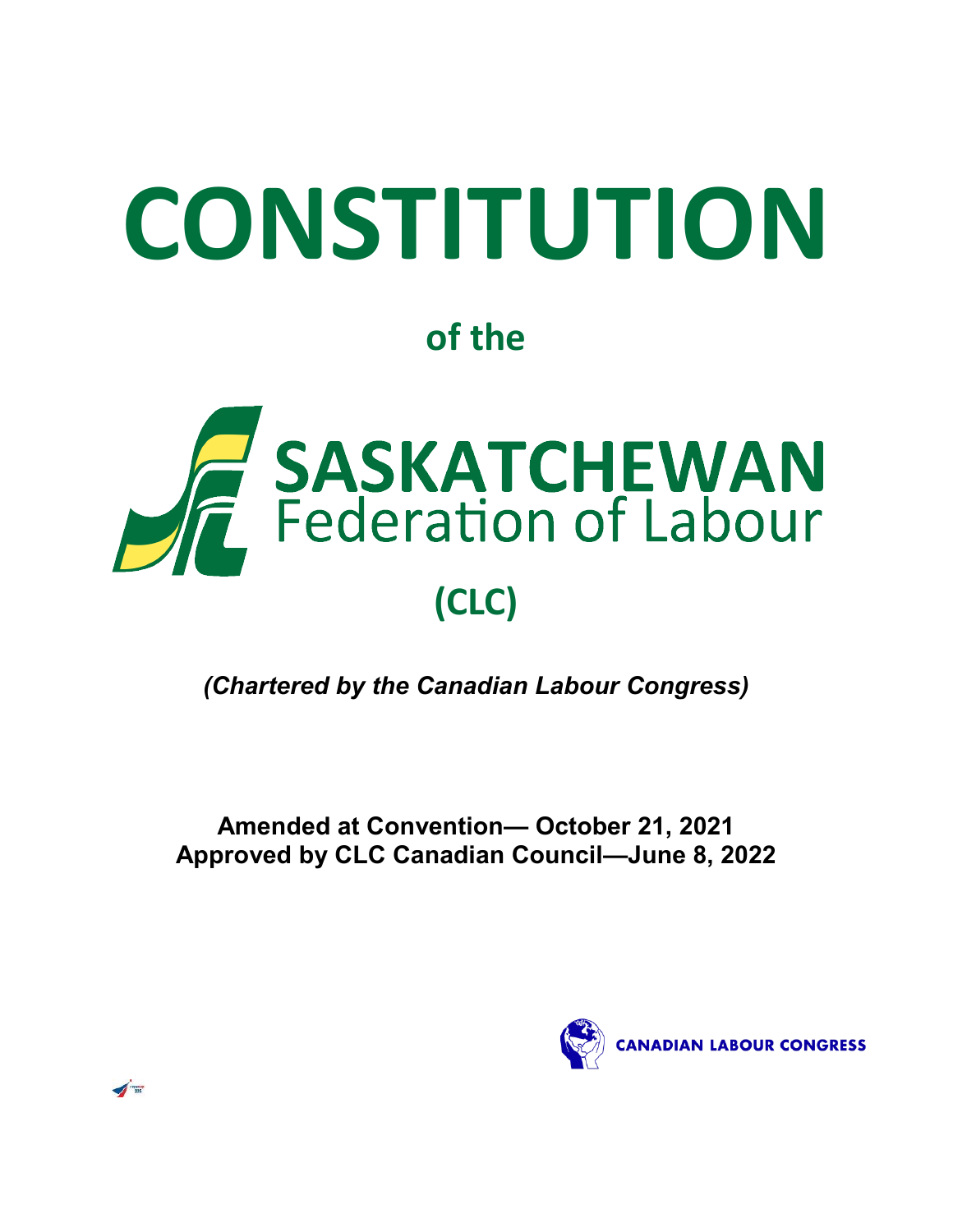# **TABLE OF CONTENTS**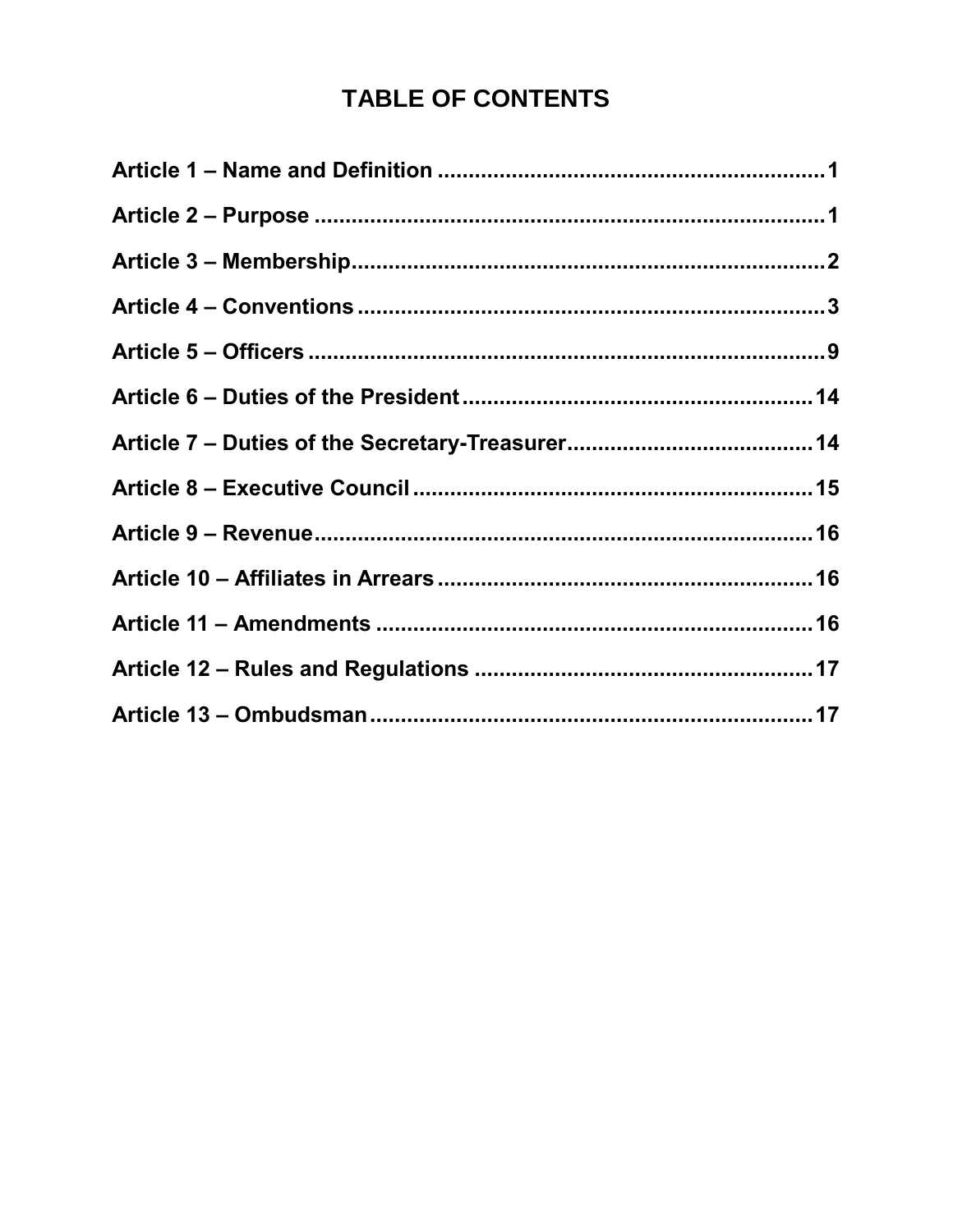# **Article 1 – Name and Definition**

#### <span id="page-2-0"></span>**Section 1. Name**

This Federation shall be known as the Saskatchewan Federation of Labour (SFL), chartered by the Canadian Labour Congress. It shall consist of those organizations in Saskatchewan affiliated to, or chartered by, the Congress which become affiliated to this Federation; and those organizations affiliated to this Federation in accordance with the provisions of the Canadian Labour Congress Constitution.

#### **Section 2. Definition**

Affiliated organizations shall include:

- **a)** Provincial, national and international unions.
- **b)** Provincial organizations of affiliated unions which include regional, divisions and councils of affiliated unions.
- **c)** Affiliated locals which includes locals, lodges, and branches of provincial, national, and international unions.
- **d)** Labour Councils within the province chartered by the Canadian Labour Congress.

The application of the above shall not be deemed in any way to provide or permit dual affiliation in the Federation.

### **Article 2 – Purpose**

<span id="page-2-1"></span>The purpose of this Federation shall be:

- **1.** To serve as Saskatchewan's "voice of labour" in speaking on local, provincial, national, and international issues, articulating fundamental union principles and policies.
- **2.** To coordinate and promote the interests of its affiliates and generally to advance the economic and social welfare of workers, including those who are unemployed or retired.
- **3.** To assist affiliated organizations in extending the benefits of mutual assistance and collective bargaining to workers.
- **4.** To assist, wherever possible, in organizing the unorganized into unions for their mutual aid, protection, and advancement.
- **5.** To encourage all workers to share in the full benefits of union organization without regard to race, colour, creed, religion, gender, marital status, disability, age, nationality, ancestry, place of origin,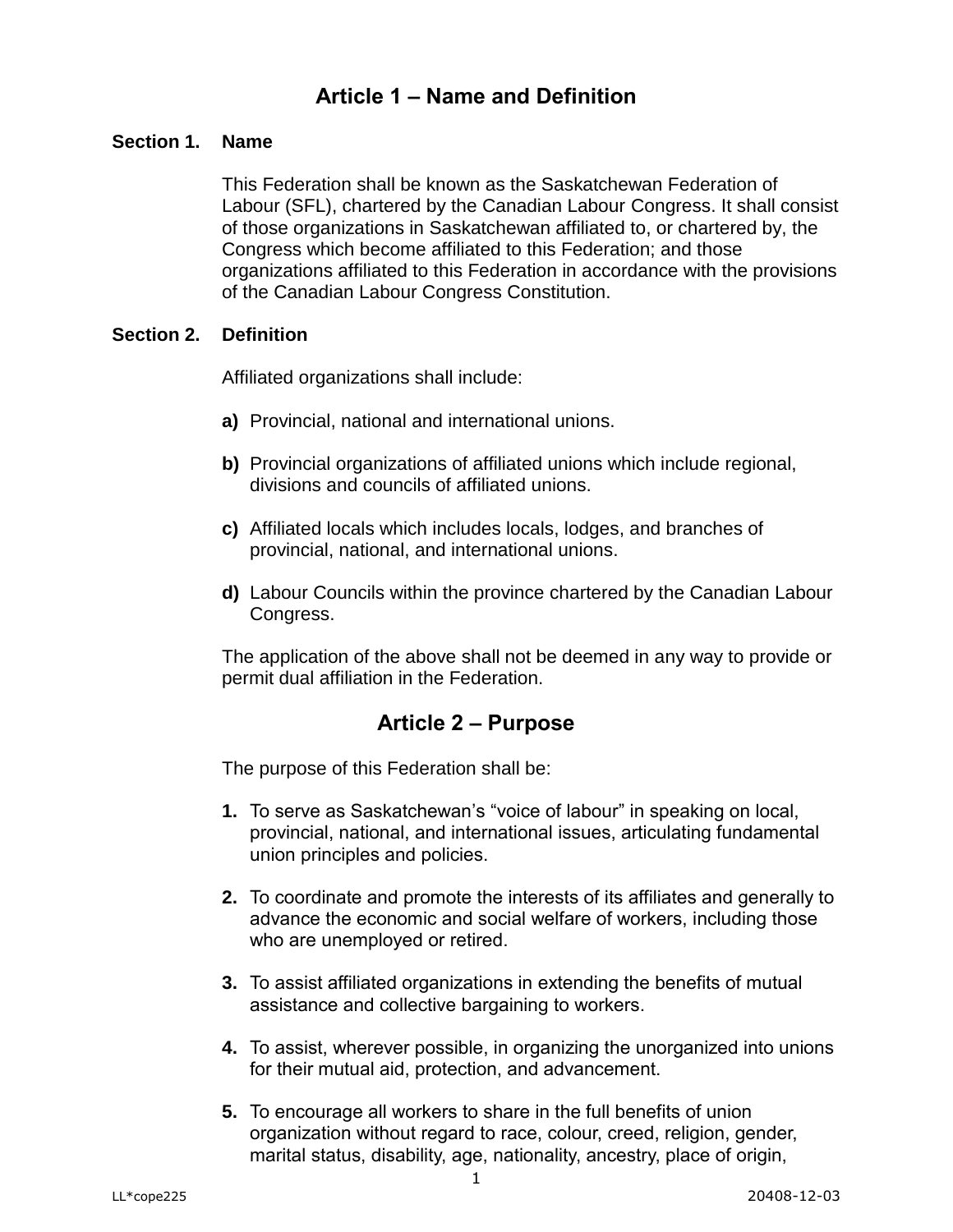family status, sexual orientation, or receipt of public assistance.

- **6.** To help create and participate in coalitions with groups which share our aims and principles in the pursuit of social and economic justice.
- **7.** To promote the cause of peace, bread, and freedom throughout the world, and to work to that end with labour movements, and peace groups in other countries.
- **8.** To promote the enactment of provincial legislation which will safeguard and extend free and unrestricted collective bargaining, and to promote the passage of such other labour and social laws which will provide for social security and welfare for all people.
- **9.** To aid and encourage the sale and use of union-made goods and union services through the use of the Union Label and other symbols.
- **10.**To assist in the developing of union education and to promote the labour press in Saskatchewan.
- **11.**To protect and strengthen our democratic institutions, to secure full recognition and enjoyment of civil rights and liberties to which we are justly entitled, and to preserve and perpetuate the cherished traditions of our democracy.
- **12.**To preserve the independence of the labour movement from political control, to encourage workers to vote, to exercise their full rights and responsibilities of citizenship, and to perform their rightful part in the political life of the municipal, provincial, and federal governments.
- **13.**To support the principles and policies of the Canadian Labour Congress.
- **14.**To mobilize against any government, politician, or political party that is anti-worker or attacks the rights of working people.

# **Article 3 – Membership**

- <span id="page-3-0"></span>**Section 1.** The Federation shall be composed of affiliated organizations as defined in Article 1.
- **Section 2.** Affiliated organizations shall conform to the Constitution, rules and regulations of this Federation as set forth in this Constitution.
- **Section 3.** Any organization affiliated with this Federation may be expelled from affiliation by a two-thirds (2/3) secret ballot vote of the Convention. Any decision to expel may be appealed to the Canadian Council of the Canadian Labour Congress within the two (2) months immediately following the date on which the decision was made. The decision shall be in force and effect during and pending appeal.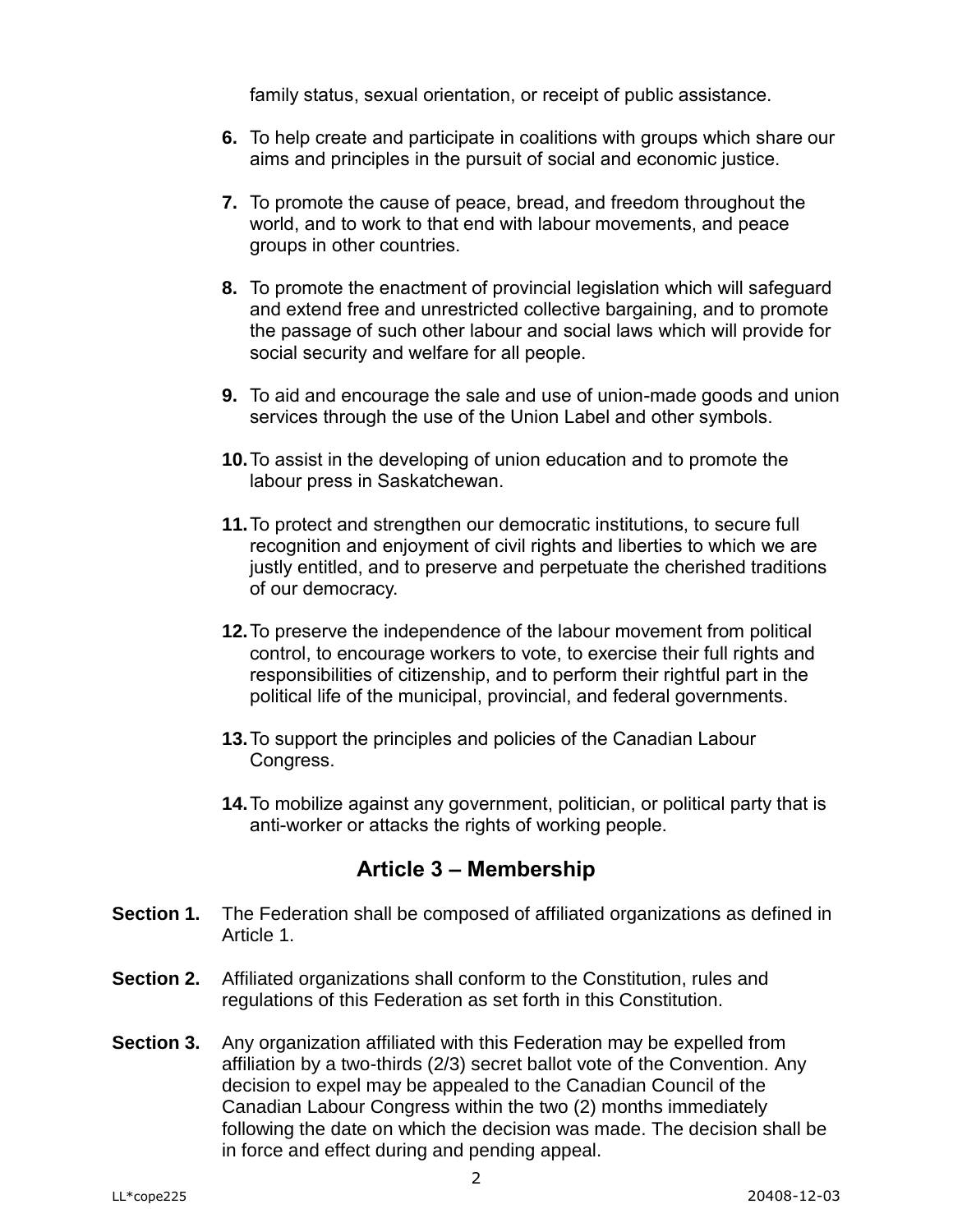**Section 4.** Only the Executive Council shall have the power to issue certificates of affiliation to organizations desiring to be affiliated with this Federation.

## **Article 4 – Conventions**

- <span id="page-4-0"></span>**Section 1.** The Convention shall be the governing body of the Federation and, unless otherwise specified in this Constitution, its decisions shall be by majority vote.
- **Section 2.** The regular conventions of the Federation shall be held every year during the last four (4) months of the calendar year. The time and place for holding the regular conventions shall be determined by the Executive Council which shall give at least sixty (60) calendar days' notice.

#### **Section 3.**

- **a)** Special Conventions may be called by order of the Executive Council.
- **b)** Special Conventions shall be called by the Executive Council:
	- **i.** On direction of the regular convention.
	- **ii.** On request of affiliated organizations representing a majority of the total membership of the Federation as evidenced by the audited Secretary-Treasurer's Report to the last convention. When a Special Convention is called in accordance with this subsection, the Executive Council shall issue the call within thirty (30) calendar days of such request.
- **c)** The Executive Council shall give all affiliated organizations at least thirty (30) days' notice as to time and place for holding special conventions, together with a statement of business for which the Convention has been called.
- **d)** Representation to Special Conventions shall be on the same basis as regular conventions.
- **e)** Except as provided in subsection (c), a Special Convention shall exercise the same authority as regular conventions.
- **Section 4.** Representation at conventions shall be on the following basis:
	- **a)** From affiliated organizations: 1 delegate for 1-50 members; 1 additional delegate for the next 50 members, or major portion thereof; and

1 additional delegate for every 100 members, or major portion thereof.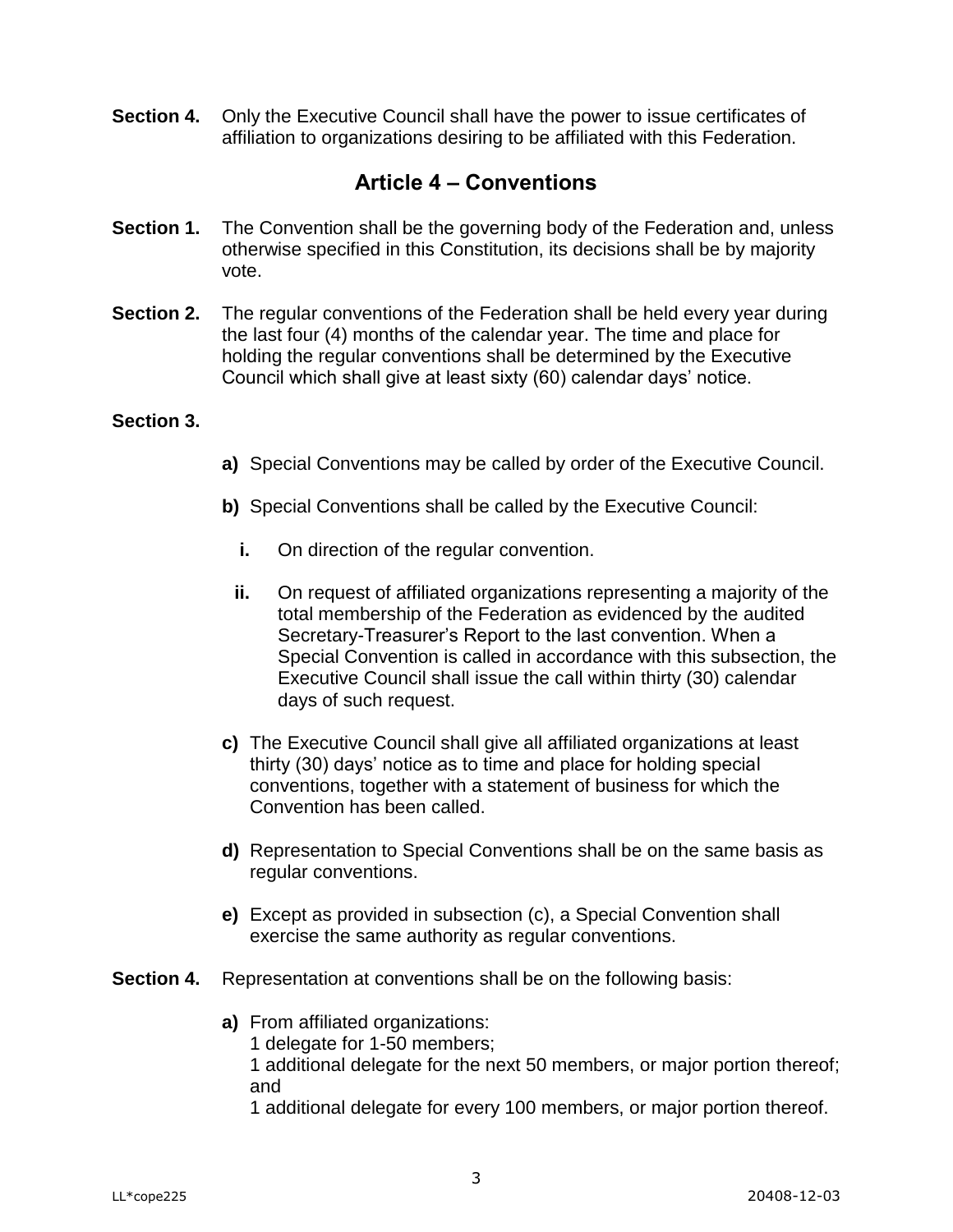By way of example:

- 1 delegate for 1-75 members;
- 2 delegates for 76-150 members;
- 3 delegates for 151―250 members;
- 4 delegates for 251―350 members;
- 5 delegates for 351―450 members;
- 6 delegates for 451―550 members;
- 7 delegates for 551―650 members;
- 8 delegates for 651―750 members, and so on.

Membership for the purposes of this Section shall mean the average number of members on whom per capita has been paid by the affiliate for the twelve (12) months preceding SFL year end.

- **b)** From affiliated Labour Councils, chartered by the Canadian Labour Congress, three (3) delegates each, plus one (1) Young Workers delegate.
- **c)** From the Saskatchewan Union Retirees Federation/Congress of Union Retirees of Canada (SURF/CURC), three (3) delegates who are members in good standing of SURF/CURC.
- **d)** Affiliated organizations from which an Executive Officer (President, Secretary-Treasurer, Vice-President) is delegated, shall be entitled to an extra credential for such Officer.
- **e)** Young Worker delegate entitlement.

As defined in Article 1, Section 2(a).

- **i.** Each affiliated union with an average yearly membership of onethousand (1,000) members or less shall be entitled to one (1) Young Worker delegate credential.
- **ii.** Each affiliated union with an average yearly membership of between one-thousand and one (1,001) and five-thousand (5,000) members shall be entitled to two (2) Young Worker delegate credentials.
- **iii.** Each affiliated union with an average yearly membership of between five-thousand and one (5,001) and eight-thousand (8,000) members shall be entitled to three (3) Young Worker delegate credentials.
- **iv.** Each affiliated union with an average yearly membership of more than eight-thousand (8,000) members shall be entitled to four (4) Young Worker delegate credentials.
- **v.** Young Worker delegates are governed by Article 4, Section 5 (b) and (d) and must be no more than twenty-nine (29) years of age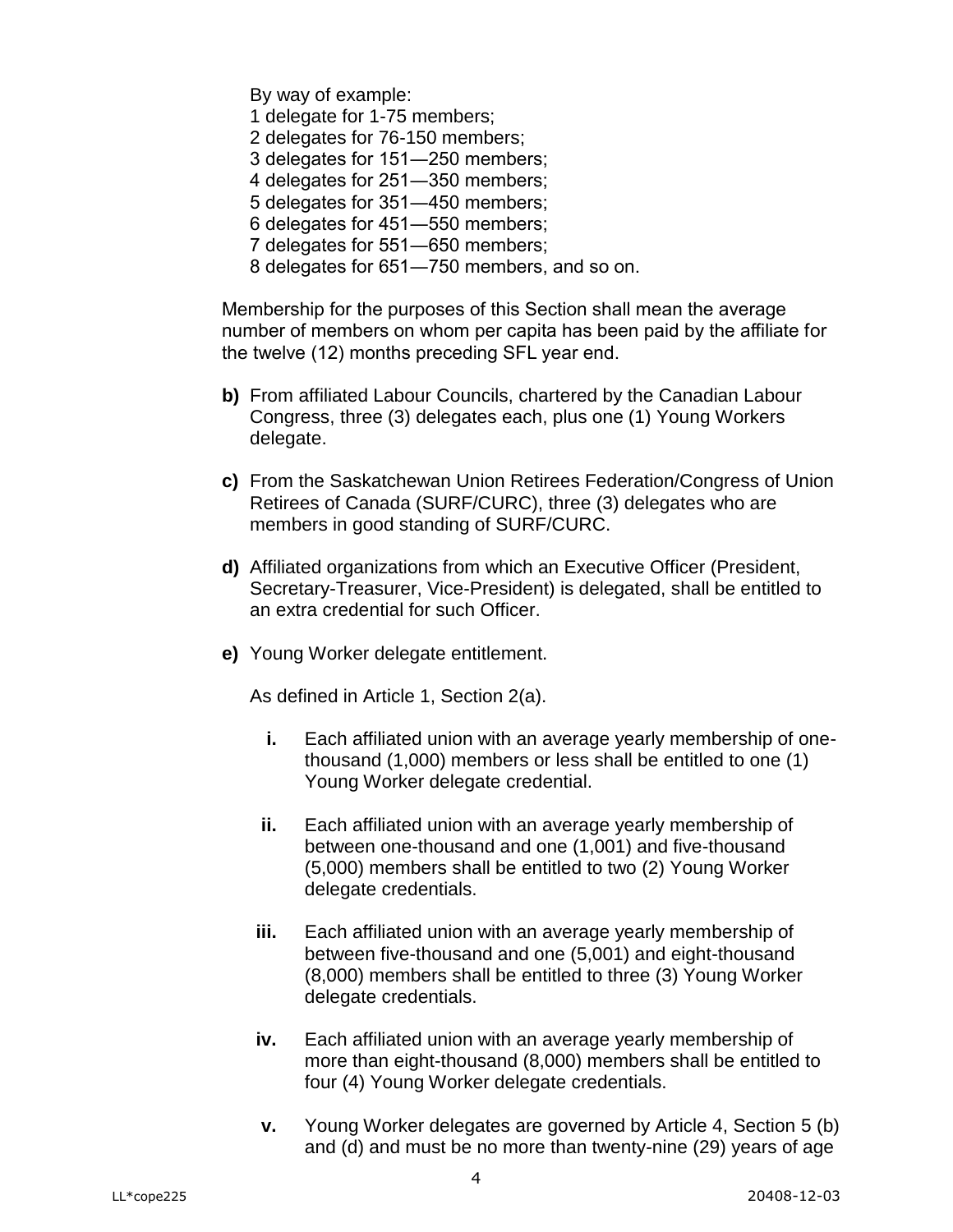on opening day of Convention.

**vi.** Membership for the purpose of this Section shall mean the average number of members on whom per capita tax has been paid by the affiliated union for the twelve (12) months preceding SFL year-end.

#### **Section 5. Convention Credentials**

- **a)** Not less than sixty (60) calendar days prior to the opening of each regular convention and not less than thirty (30) calendar days prior to each Special Convention, the Executive Council shall furnish each affiliate with credential blanks, which must be attested as required on the blanks. The original shall be forwarded to the SFL office, together with the registration fee, c/o the Secretary-Treasurer. Affiliates should retain a photocopy for their records.
- **b)** A delegate must be a member of the affiliated organization they represent at the Convention, or a full-time representative of the organization. Two (2) or more locals of the same union may combine to send delegates, but each delegate shall be entitled to one (1) vote only at the Convention.
- **c)** No person may be a delegate to a SFL Convention, or be eligible for election to the Executive Council of the Federation, unless they are a member of an affiliated organization, which is in good standing with the Federation.
- **d)** No credentials shall be accepted later than thirty (30) calendar days prior to the opening of a regular Convention except when the credentials are accepted and the seating of those delegates is permitted by the Convention on the recommendation of the Credentials Committee.
- **e)** No registrations will be accepted from affiliated organizations who are in arrears and who have not paid the monies owing within forty-eight (48) hours after the first Call to Order of the Convention.
- **f)** It is recognized that affiliated organizations can use and distribute their delegate entitlement internally to allow that international, national, regional or provincial elected officers can be credentialed to attend SFL Conventions.
- **Section 6.** A registration fee set by the Executive Council shall be charged to each delegate.
- **Section 7.** Affiliated organizations shall be entitled to representation at the Convention provided they are paid-up in per capita tax for all preceding months up to and including the SFL fiscal year-end (August 31<sup>st</sup>).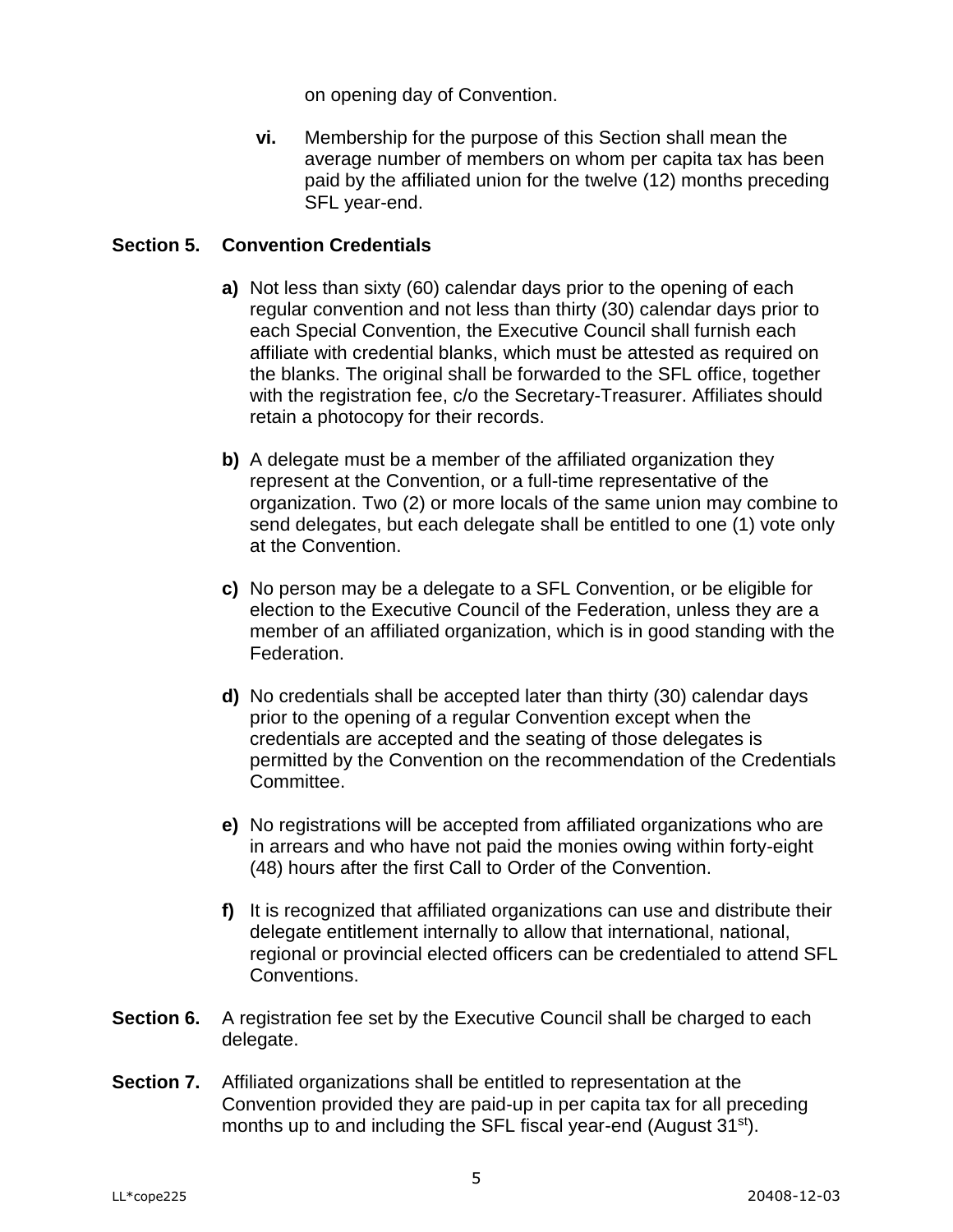- **Section 8.** Any organization, in order to be allowed representation at this Federation, must apply at least one (1) month prior to the Convention and be accepted for affiliation prior to Convention.
- **Section 9.** Any organization suspended or expelled by the Canadian Labour Congress or this Federation shall not, while under such penalty, be allowed representation at the Federation Convention.
- **Section 10.** Prior to the opening date of the Convention, the Executive Council shall appoint, subject to ratification by the Convention, a Committee on Credentials. Such Committee shall consist of not less than three (3) members chosen from those on whose behalf credentials have been submitted. The Committee shall meet prior to the opening day of the Convention, shall pass on the validity of the credentials which have been received by the Federation and register those approved by the Committee. It shall report to the Convention on the first  $(1<sup>st</sup>)$  day thereof and subsequent days if necessary. The Convention shall be constituted for business and delegates deemed to be seated upon report by the Committee and acceptance thereof by majority of the delegates so reported. Appeals from any decision of the Committee shall be laid before the Convention.
- **Section 11**. The Executive Officers shall be deemed to be delegates to the Convention with all rights and privileges, but shall not be eligible for re-election to any office unless they carry a credential.

#### **Section 12. Resolutions**

- **a)** Except as provided in subsection(c) of this Section, all resolutions, petitions, and appeals other than those submitted by the Executive Council or those provided in Section 10 of this Article, to be considered by any convention of the Federation, must be received by the Federation thirty (30) calendar days immediately preceding the opening of the Convention.
- **b)** Any resolution to be accepted must be submitted by the Executive Council, or by an organization affiliated to the Federation and signed by two (2) duly authorized officers. A resolution shall not deal with more than one (1) subject, shall refer to the action which is proposed, and shall contain not more than two-hundred (200) words.
- **c)** Resolutions, petitions and appeals received or submitted contrary to the above shall be returned to the organization submitting them, with an explanation of the violation concerned.
- **d)** Resolutions, petitions, or appeals properly received for consideration by the Convention shall be classified as to content and subject matter and referred to an appropriate Convention Committee, which shall report thereon to the Convention prior to the consideration of any such matter by the Convention.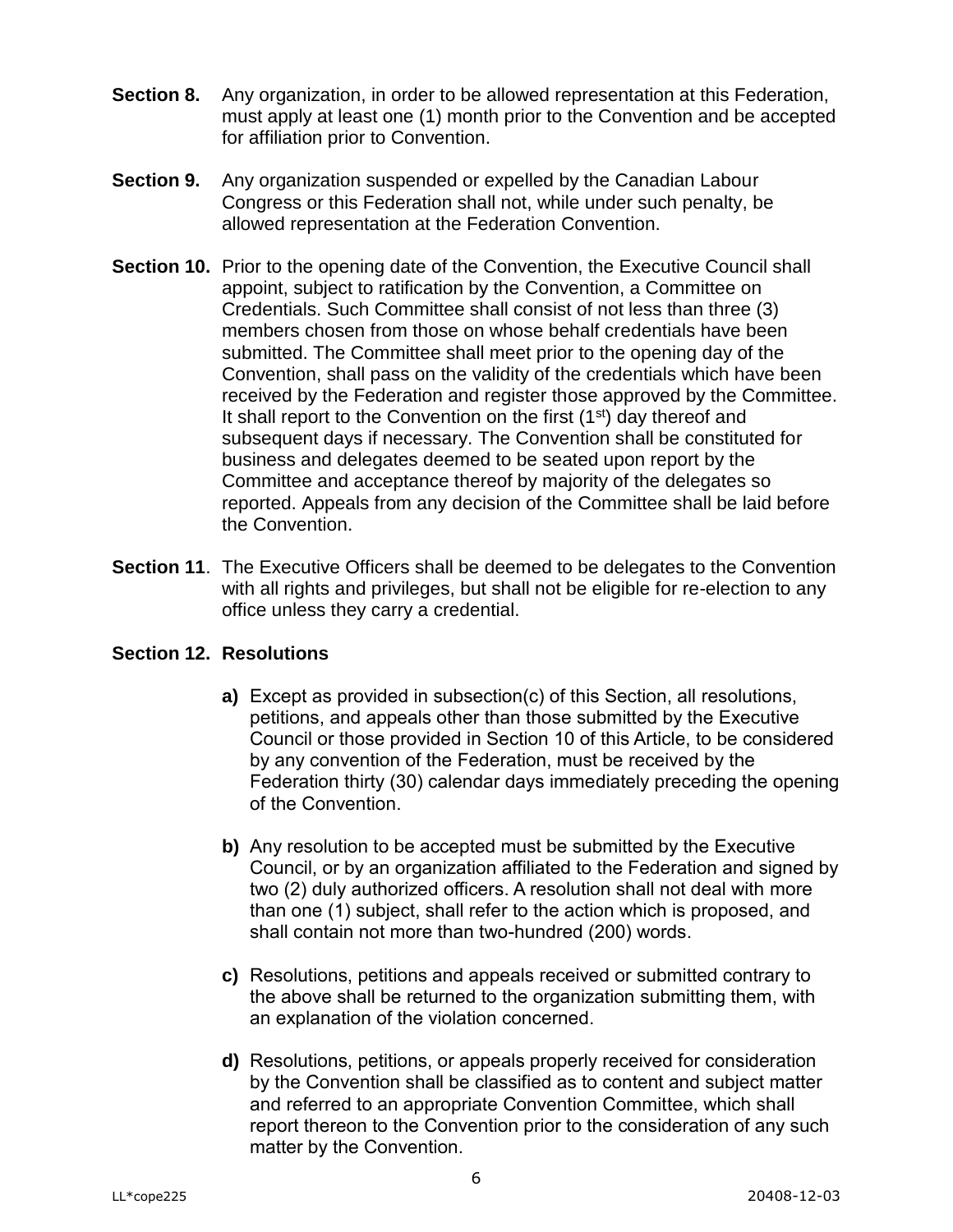- **e)** The Federation shall, not later than ten (10) calendar days prior to the start of the Convention, forward to each delegate registered by the registration date copies of all resolutions received.
- **f)** Emergency resolutions, petitions and appeals shall be considered only upon receiving two-thirds (2/3) majority consent of the Convention.
- **Section 13.** Prior to the opening date of the Convention, the Executive Council shall appoint, subject to the ratification of the Convention, from those delegates on whose behalf credentials have been submitted, such Committees as are necessary to conduct the affairs of the Convention. The Executive Council may request any such Committee to meet prior to the Convention for the purpose of considering matters placed before it.
- **Section 14.** One-half (1/2) of the registered delegates at any convention shall constitute a quorum for the transaction of business.
- **Section 15.** Unless otherwise specified, any decision made by the Convention shall take effect immediately upon adjournment of the Convention.
- **Section 16.** The Rules and Order of Business governing meetings shall be:
	- **1.** The President, or in the absence or at the request of the Secretary-Treasurer, one (1) of the Vice-Presidents, shall take the Chair at the time specified, at all regular and Special Conventions. In the absence of both the President or the designated Representative, a Chair shall be chosen by the Executive Council.
	- **2.** No question of a sectarian character shall be discussed.
	- **3.** When a delegate wishes to speak, the delegate shall proceed to one of the microphones provided for that purpose. When recognized by the Chair, they shall give their full name and the organization represented, and shall confine all remarks to the question at issue.
	- **4.** Speeches shall be limited to three (3) minutes.
	- **5.** A delegate shall not speak more than once upon a subject until all who wish to speak have had an opportunity to do so.
	- **6.** A delegate shall not interrupt another except to call a Point of Order.
	- **7.** A delegate upon being called to order at the request of the Chair shall be seated until the question of order has been decided.
	- **8.** Should a delegate persist in unparliamentary conduct, the Chair will be compelled to name the delegate and the conduct will be submitted to the judgement of the Convention. In such case, the delegate whose conduct is in question should explain and then withdraw, and the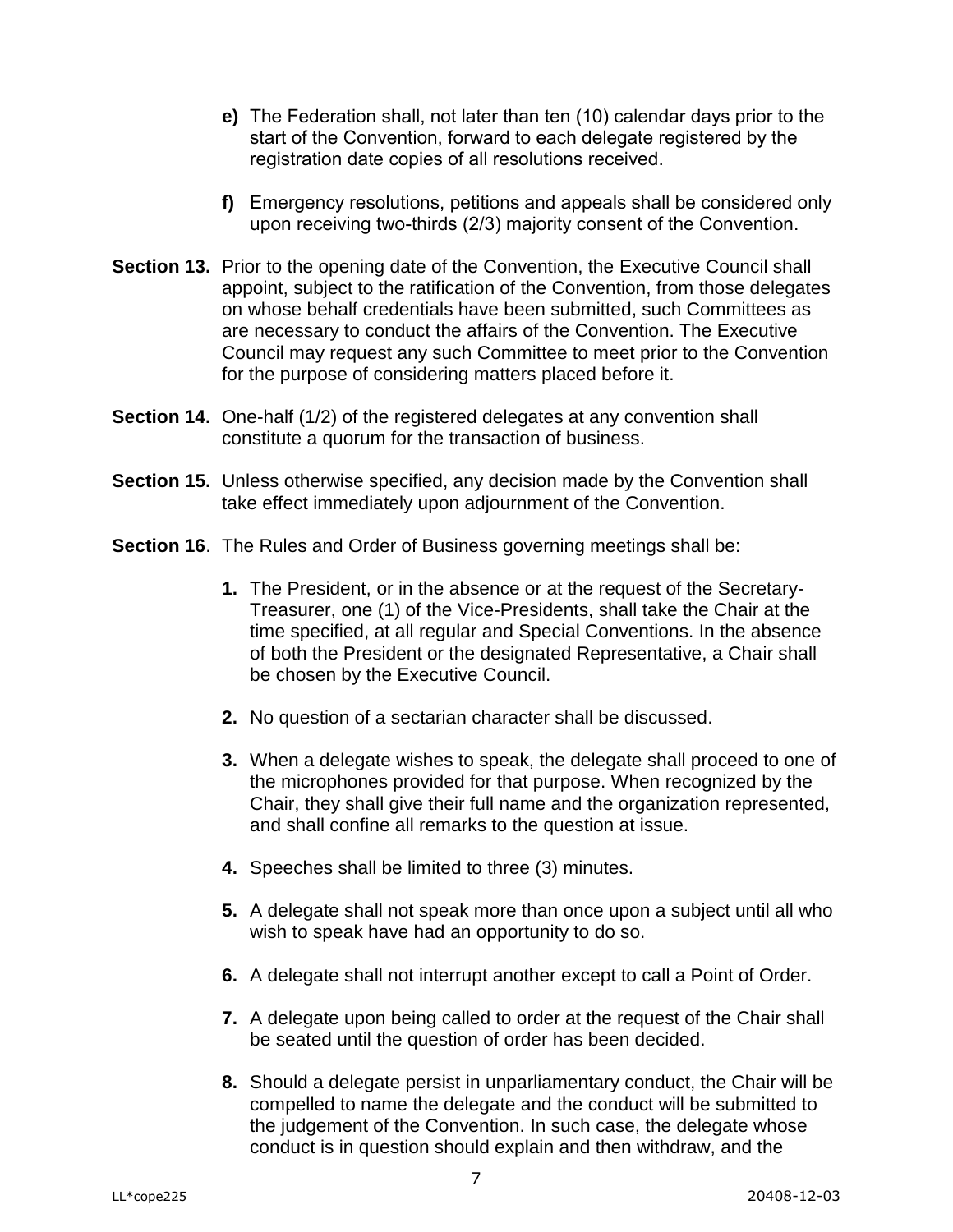Convention will determine what course to pursue in the matter.

- **9.** When a resolution is put to Convention for a vote, that vote shall be on the resolution.
- **10.**When a question is put, the Chair after announcing the question shall ask: "Are you ready for the question?" If no delegate wishes to speak the question shall be put.
- **11.**Questions may be decided by a show of hands, or a standing vote on the basis of one (1) vote per delegate. A secret vote may be demanded by a simple majority of the delegates present. In a secret ballot vote each delegate shall be entitled to one (1) vote.
- **12.**Two (2) delegates may appeal the decision of the Chair. The Chair shall then put the question thus: "Shall the decision of the Chair be sustained?" The question shall not be debatable except that the Chair may make an explanation of the decision.
- **13.**The Chair shall have the same rights as other delegates to vote on any question. In case of a tie vote, the Chair shall cast the deciding vote.
- **14.**When the previous question is moved, no discussion or amendment of either Motion is permitted. If the majority vote that "the question be now put" the original Motion has to be put without debate. If the Motion to put the question is defeated, discussion will continue on the original Motion.
- **15.**Committees may combine resolutions or prepare a composite to cover the intent of the question at issue. Reports of Committees are not subject to amendment except such as is acceptable to the Committee, but a Motion to refer back to the Committee for reconsideration shall be in order.
- **16.**A delegate shall not move a Motion to refer back after having spoken on the question at issue.
- **17.**A Motion to refer back is not debatable and when properly seconded the question shall be immediately put to the Convention.
- **18.**If the report of a Committee is adopted, it becomes the decision of the Convention. If defeated it may be referred back to the Committee for reconsideration.
- **19.**When a question is pending before the Convention, no Motion shall be in order except: (a) to refer, (b) for the previous question, (c) to postpone for a definite time. If any one (1) of the foregoing Motions is negated, it cannot be renewed until after an intermediate proceeding.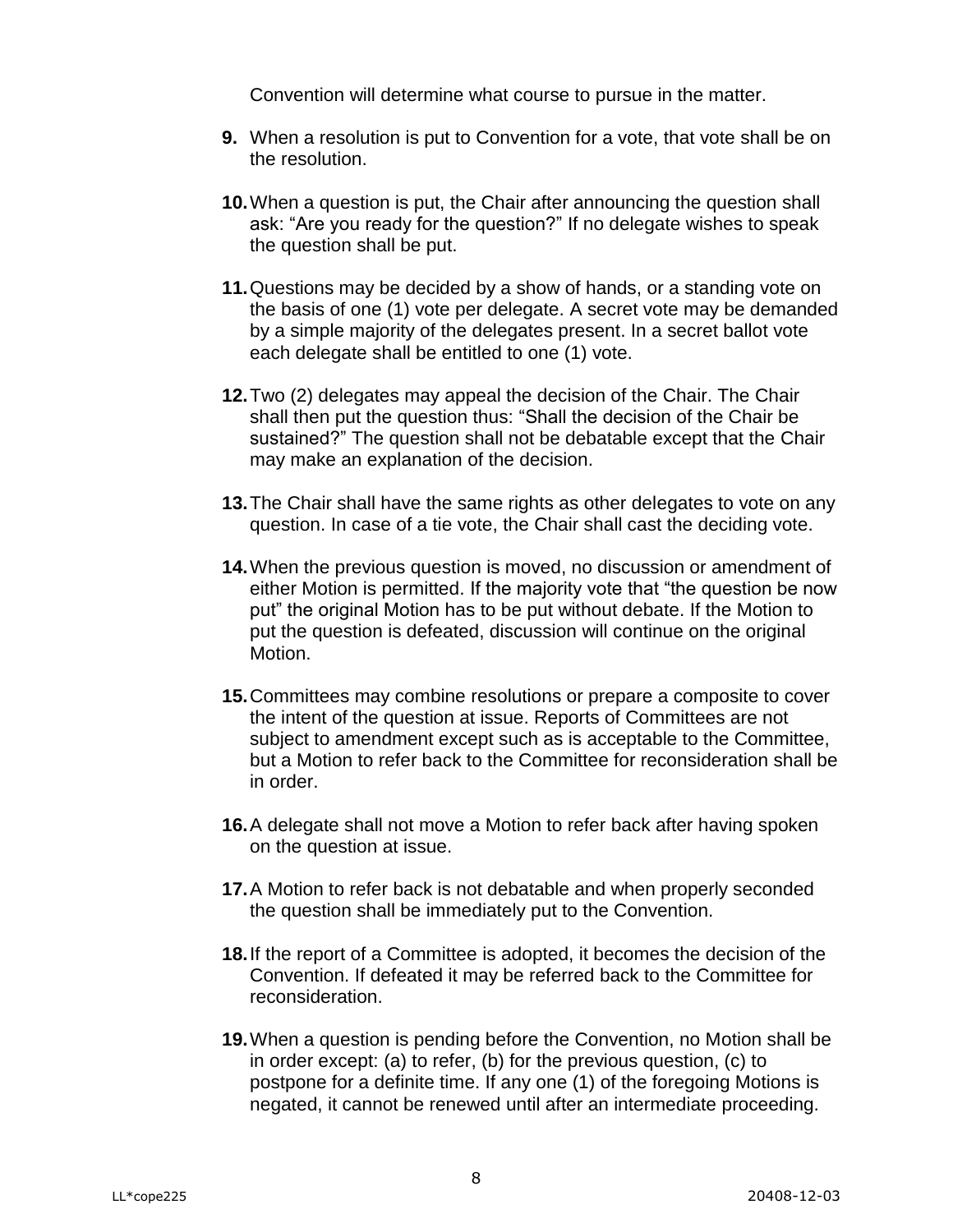- **20.**A Motion to reconsider shall be entertained only if the delegate moving and the delegate seconding voted in the majority on the original motion. The motion to reconsider must receive two-thirds (2/3) majority to be carried. Said motion will only be considered directly following the vote in question, or at the discretion of the Chair.
- **21.**The Executive Council is empowered to establish the hours of Convention.
- **22.**In all matters not regulated by these Rules of Order, *Bourinot's Rules of Order* shall govern.

# **Article 5 – Officers**

- <span id="page-10-0"></span>**Section 1.** The Officers of the Federation shall be the President, the Secretary-Treasurer, Vice-Presidents pursuant to the rules laid out in this Article, and one (1) representative from each affiliated labour council, and one (1) representative from SURF/CURC chartered by the Canadian Labour Congress.
- **Section 2.** In even numbered years, the Convention shall, by secret ballot, elect for a two (2) year term:
	- **a)** President, and a Secretary-Treasurer.
	- **b)** A majority of the votes cast shall be required before any candidate can be declared elected. Second (2<sup>nd</sup>) and subsequent ballots shall be taken if necessary to obtain such a majority. On the second  $(2^{nd})$  and subsequent ballots, the candidate receiving the lowest number of votes in the previous ballot shall be dropped.
	- **c)** Elections shall take place on the last day of the Convention unless otherwise determined by the Convention.
	- **d)** Each union affiliated with the Federation with an average yearly membership of more than eight-thousand (8,000) members shall be entitled to two (2) Vice-Presidents. The union shall ensure that at least one (1) of their nominees for Vice-President shall be a woman. Such union shall caucus and present the name of its nominees to the Convention.
	- **e)** Each union affiliated with the Federation with an average yearly membership of between one-thousand (1,000) members and eightthousand (8,000) members shall be entitled to one (1) Vice-President. Such union shall caucus and present the name of its nominee to the Convention.
	- **f)** Unions affiliated to the Federation with an average yearly membership of under one-thousand (1,000) shall in combination be entitled to two (2) Vice-Presidents to be elected from their Convention delegates.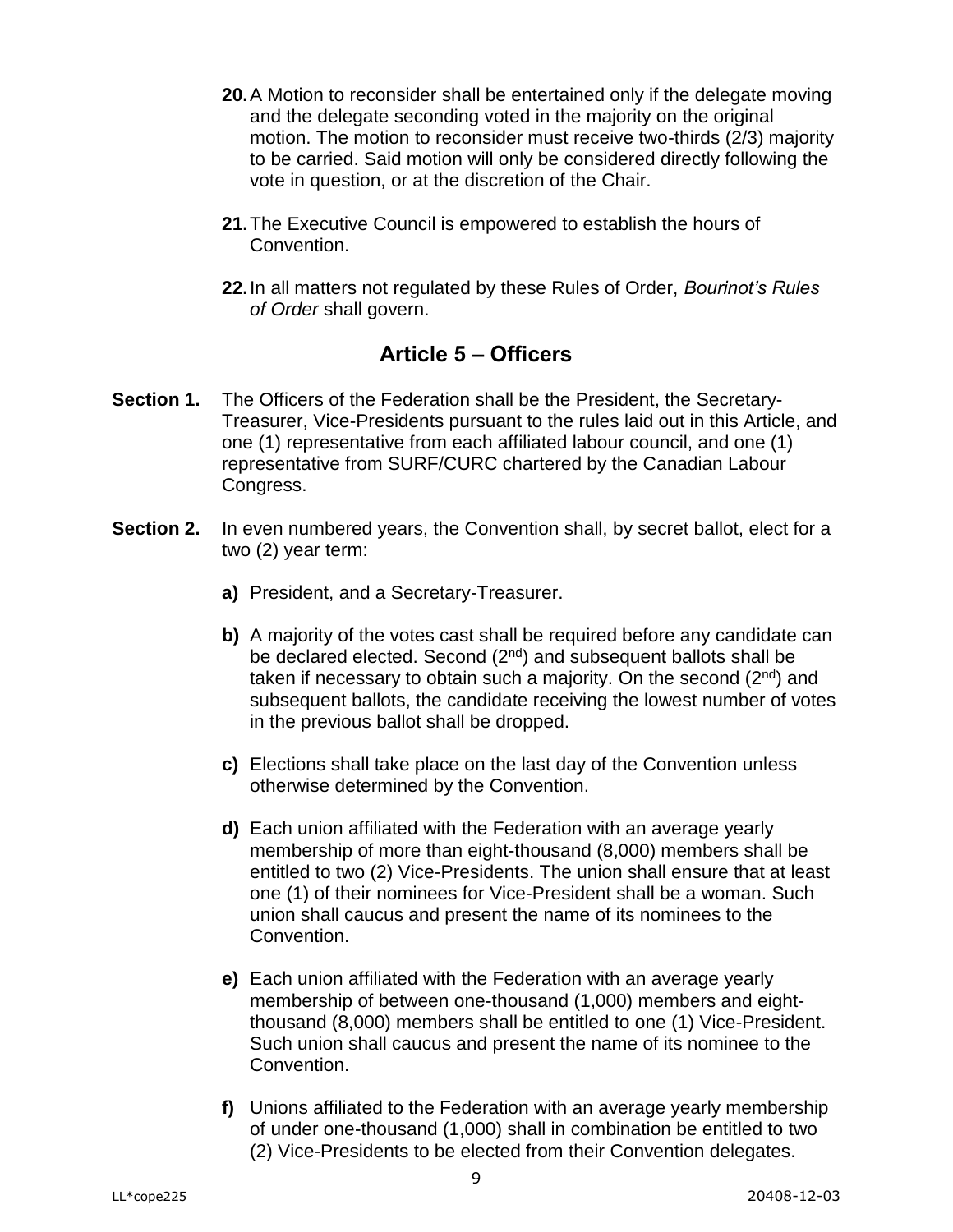Such unions shall caucus and present the names of their nominees to the Convention. The nominees must have received a formal endorsement by their affiliated union. The caucus shall ensure that at least one (1) of their nominees for Vice-President shall be a woman.

- **g)** Construction Division Unions affiliated to the Federation with an average yearly membership of under one-thousand (1,000) shall in combination be entitled to one (1) Vice-President to be elected from their Convention delegates. Such unions shall caucus and present the name of their nominee to the Convention. The nominees must have received a formal endorsement by their affiliated union.
- **h)** Membership for the purposes of this Sub Section (d) to (g) shall mean the average number of members on whom per capita has been paid by the affiliated union for the twelve (12) months preceding the SFL yearend.
- **i)** Indigenous delegates shall be entitled to one (1) Vice-President to be elected from a caucus of Indigenous Convention delegates. Such delegates shall caucus and present the name of their nominee to the Convention. The nominee must have received a formal endorsement by their affiliated union and be a delegate credentialed by that affiliate.
- **j)** Solidarity and Pride delegates shall be entitled to one (1) Vice-President to be elected from a caucus of 2SLGBTQ+ (Two-Spirit, Lesbian, Gay, Bisexual, Trans, Queer, and other gender/sexuality diverse identities) delegates. Such delegates shall caucus and present the name of their nominee to the Convention. The nominee must have received a formal endorsement by their affiliated union and be a delegate credentialed by that affiliate.
- **k)** Young Worker delegates shall be entitled to one (1) Vice-President to be elected from a caucus of delegates aged twenty-nine (29) and under. Such delegates shall caucus and present the name of their nominee to the Convention. The nominee must have received a formal endorsement by their affiliated union and be a delegate credentialed by that affiliate.
- **l)** Workers of Colour delegates shall be entitled to one (1) Vice-President to be elected from a caucus of workers of colour delegates. Such delegates shall caucus and present the name of their nominee to convention. The nominee must have received a formal endorsement by their affiliated union and be a delegate credentialed by that affiliate.
- **m)** Workers with Disabilities delegates shall be entitled to one Vice-President to be elected from a caucus of workers with disabilities delegates. Such delegates shall caucus and present the name of their nominee to convention. The nominee must have received a formal endorsement by their affiliated union and be a delegate credentialed by that affiliate.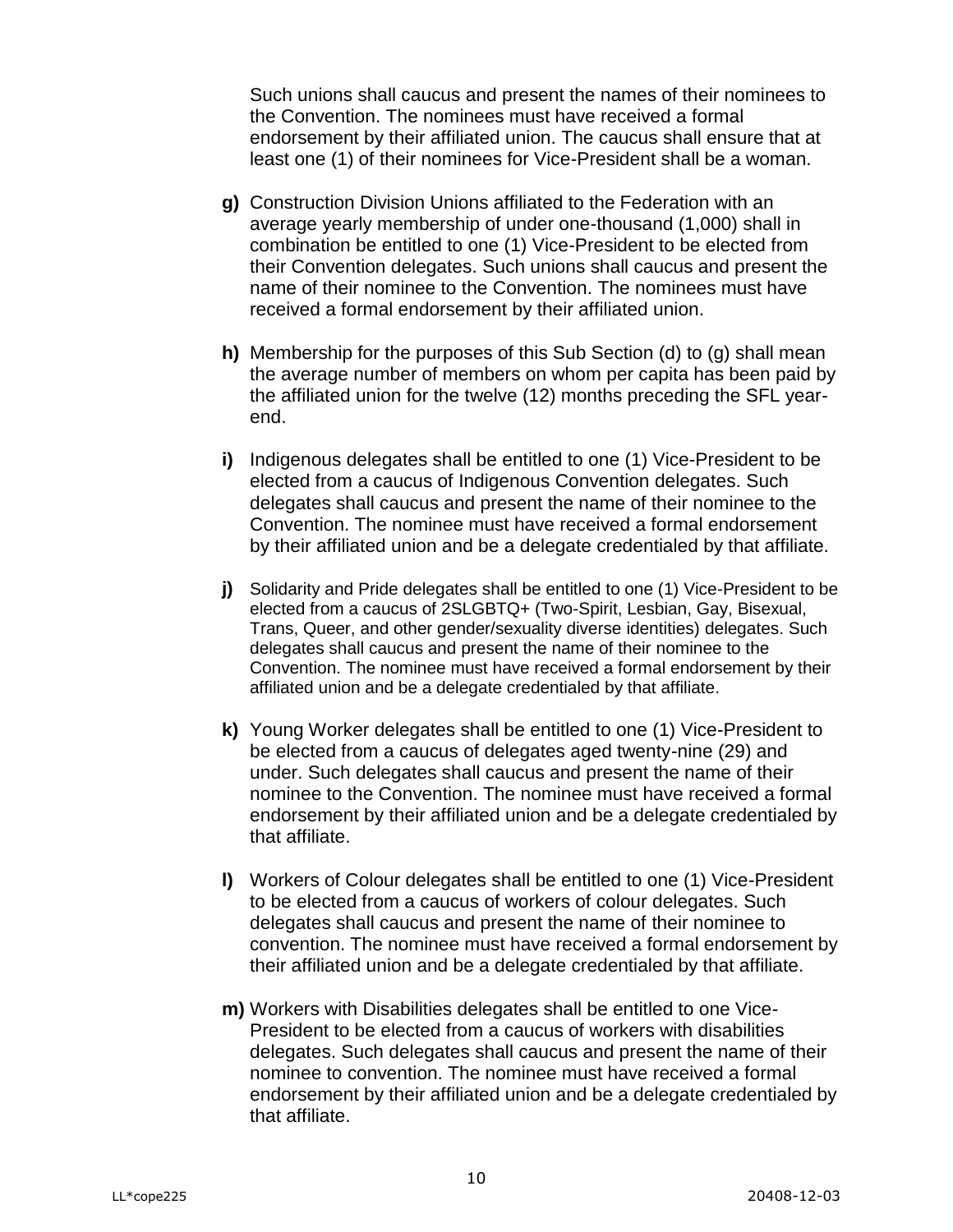- **n)**
	- **i.** Affiliates referred to in (d) and (e) shall elect, by and from their caucus, Alternate(s) who shall take office if the Vice-President from that affiliate is unable to attend an Executive Council meeting. In the event that an affiliate's Vice-President and/or Alternate is unable to complete the term, the affiliated union shall meet and select its replacement and present that delegate to the SFL Executive during the next scheduled meeting of the Executive. The number of Alternates to be elected shall be determined by the number of Vice-Presidents the affiliate is entitled to. Where there is more than one (1) Alternate they shall be put forward in order of taking office, i.e., first (1<sup>st</sup>) Alternate, second ( $2<sup>nd</sup>$ ) Alternate, etc., and their taking office cannot interfere with the gender requirements set down for election of Vice-Presidents from their affiliate.
	- **ii.** Caucuses referred to in (f) and (g) shall elect, by and from their caucus, Alternate(s) who shall temporarily represent the caucus if the Vice-President from that caucus is unable to attend an Executive Council meeting. In the event that a caucus Vice-President is unable to complete the term, the respective Alternate shall assume the vacant office. Each caucus shall elect an Alternate for each Vice President position entitlement of the caucus. The election of Alternates from the caucus must be consistent with the gender requirements set down for election of Vice Presidents from the respective caucus.
- **iii.** Caucuses referred to in (i), (j), (k) and (l) shall elect, by and from their respective committees at the first available committee meeting, an Alternate who shall temporarily represent the caucus if the Vice-President from that caucus is unable to attend an Executive Council meeting. In the event that a caucus Vice-President is unable to complete the term, the Alternate shall assume the vacant office (subject to ratification by the Executive Council).
- **o)** The terms of office for the Officers shall commence immediately following the adjournment of the Convention.

#### **Section 3.**

- **a)** A Labour Council Representative to the SFL Executive Council, shall be elected at each Labour Council's annual meeting. They shall also elect an Alternate Labour Council Representative who shall take office if the Executive member from that Labour Council is unable to attend an Executive Council meeting or if the Executive Council member permanently vacates that office during their term. The Representative and Alternate shall be members of an SFL-affiliated local.
- **b)** Where a Canadian Labour Congress Charter has been granted to a Labour Council between Federation Conventions, that Labour Council shall select, in a manner determined by them, a Labour Council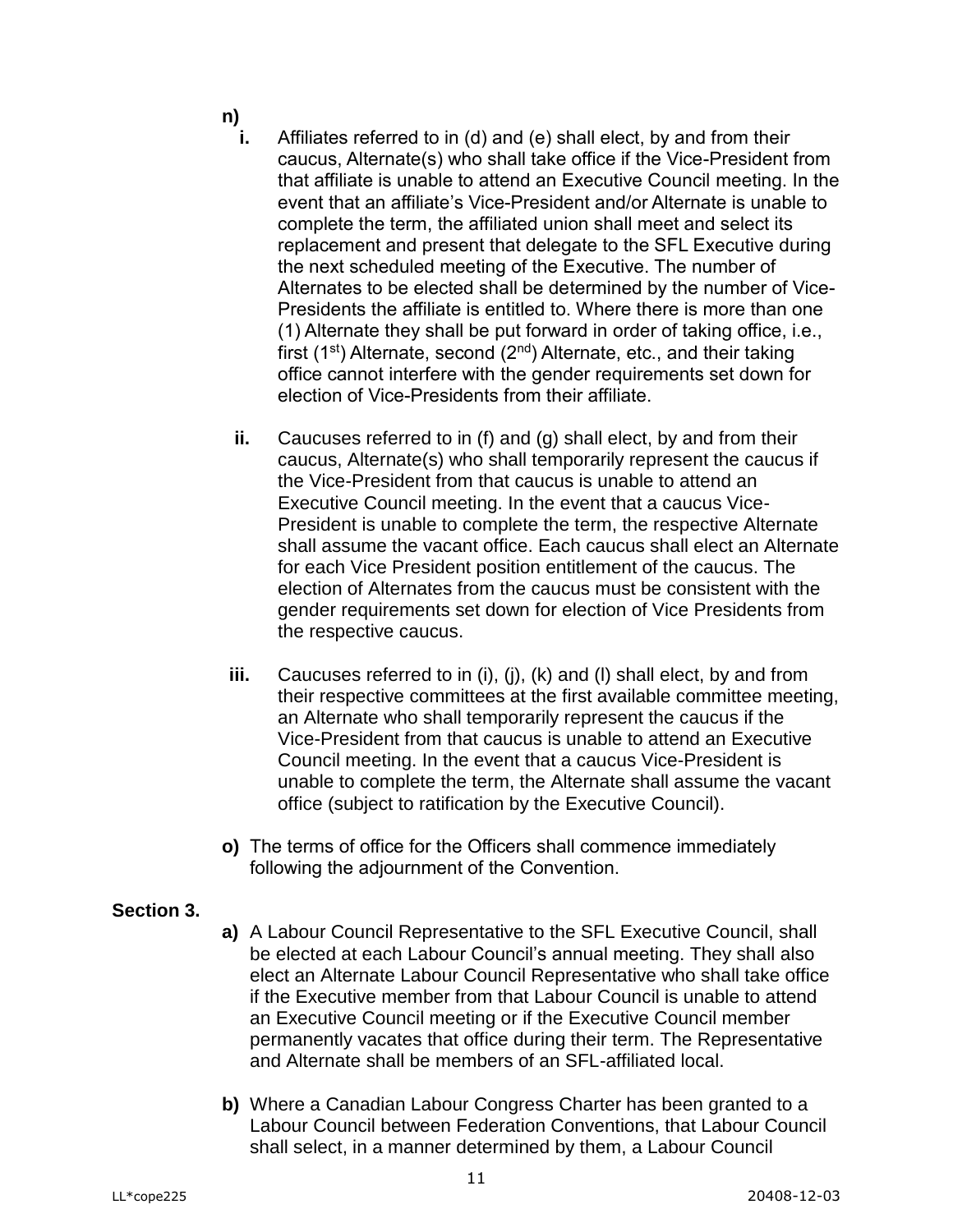Representative and Alternate as identified above to represent them until their first  $(1<sup>st</sup>)$  annual meeting.

- **c)** The SURF/CURC shall elect a Representative and Alternate to the SFL Executive Council from delegates to their annual convention. The Representative and Alternate shall have been members of an SFLaffiliated local and shall be a current member in good standing of SURF/CURC.
- **Section 4.** Each Officer and Alternate Officer shall be a member in good standing of an affiliated organization.

#### **Section 5.**

**a)** Nominees allowing their names to go forward for the offices of President, Secretary-Treasurer, Vice-Presidents and their Alternates and Labour Council and SURF/CURC Representatives and their Alternates shall, upon acceptance of the nomination, agree to take the following Oath:

*"In accepting nomination, I make oath and say, if elected I will faithfully support the Constitution, principles and policies of the Saskatchewan Federation of Labour and Canadian Labour Congress.*

*I declare that I will be faithful to the duties devolving upon me as an Officer of this Federation, attend all meetings of this Federation, if possible, and at the end of my term of office deliver up to the Federation or to my regularly elected successor all books, papers, funds and other property in my possession belonging to the Federation."*

**b)** Officers shall be installed by the past President or by any member whose union is affiliated to the Canadian Labour Congress chosen by the Executive Council of the Federation. Each Officer before assuming their duties shall be required to take the following Obligation:

*"I, (name) \_\_\_\_\_\_\_\_\_\_\_\_\_\_\_\_, accept my responsibility as an elected Officer of the Saskatchewan Federation of Labour.*

*I agree to work to improve the lives of working people. I will not knowingly wrong a member or see a member wronged if it is in my power to prevent it.*

*I will conduct myself at all times so as not to bring reproach upon the Saskatchewan Federation of Labour.*

*I pledge that I will work to provide effective and responsible leadership to the members of the SFL whom I am privileged to represent."*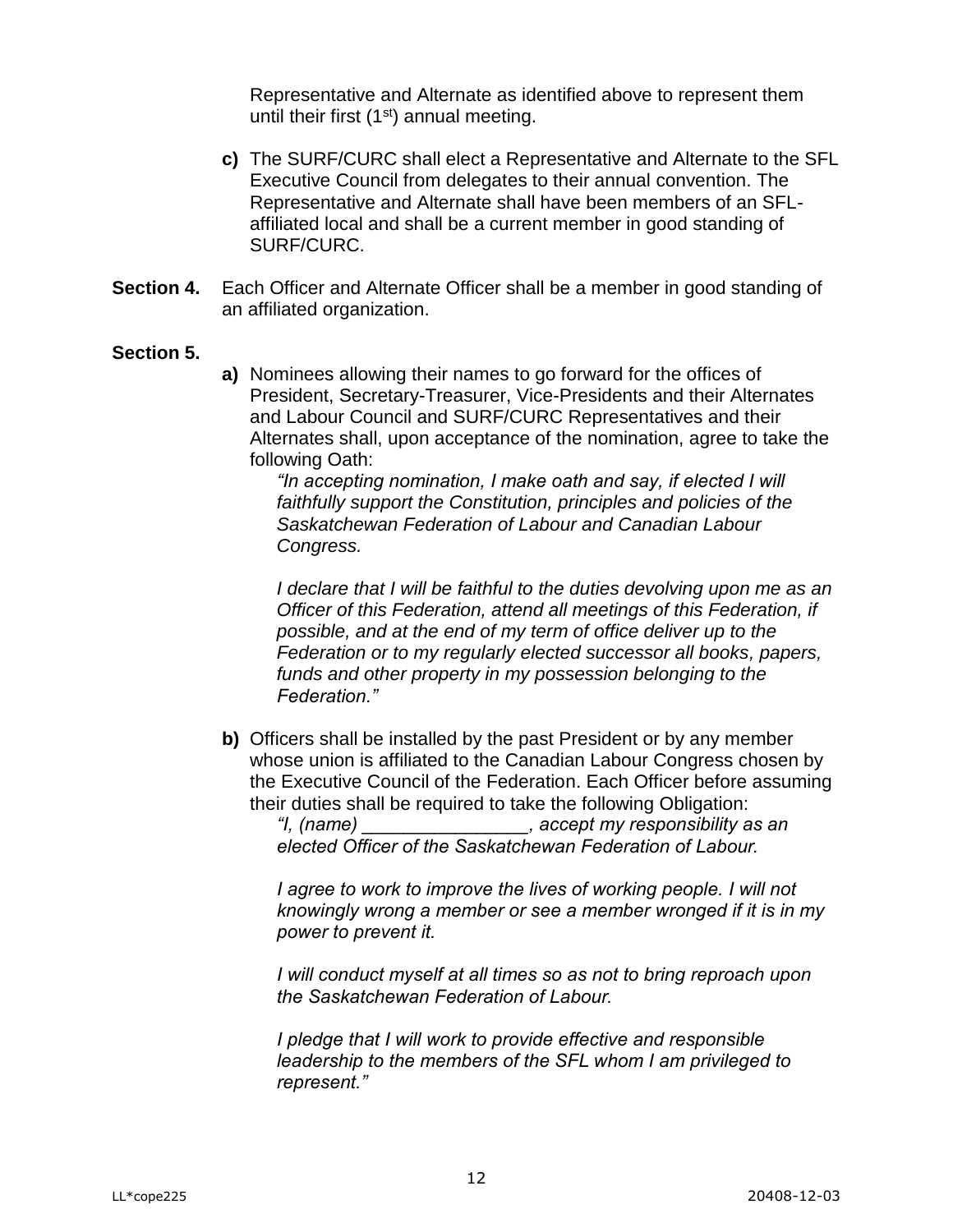#### **Section 6.**

- **a)** In the event a vacancy occurs in the office of President, or Secretary-Treasurer, such a vacancy shall be filled by the Executive Council from among the remaining Officers.
- **b)** In the event of a vacancy occurring in the case of any of the Labour Council Representatives, such vacancy shall be filled upon the selection of the Labour Council affected, provided the Labour Council Representative is also a member of an organization (other than a Labour Council) which is affiliated to the SFL. Before assuming duties, the new member must take the Federation Oath and Obligation.

#### **Section 7.**

- **a)** Between regular election years, should two (2) or more affiliates merge and the merged union has a combined average yearly membership of one-thousand (1,000) or more members, it shall be entitled to elect a Vice-President and Alternate. Two (2) Vice-Presidents and two (2) Alternates shall be elected if the combined average yearly membership is eight-thousand (8,000) or more. These elections shall be for a one (1) year term and shall follow the requirements under Article 5, Section 2 (b).
- **b)** Between regular election years should an affiliated union through growth, increase their average yearly membership to more than onethousand (1,000), they shall be allowed to elect a Vice-President and Alternate. Two (2) Vice-Presidents and two (2) Alternates shall be elected should an affiliated union through growth, increase their annual yearly membership to more than eight-thousand (8,000) members. These elections shall be for a one (1) year term and shall follow the process outlined in Section 2 (b) or (c), whichever is applicable.
- **c)** In the event that a delegate from the union(s) referred to in (a) and (b) above holds a Vice-President position from the unions of under onethousand (1,000) members, or the Construction Division, they shall be required to relinquish the position.
- **d)** Between regular election years should the Federation admit as an affiliate, a union with an average yearly membership of one-thousand (1,000) or more members, it shall be entitled to elect a Vice-President and Alternate. Two (2) Vice-Presidents and Alternates shall be elected if the average yearly membership is eight-thousand (8,000) or more.
- **e)** There shall be no changes in Vice-President position entitlements between regular election years for those unions whose average yearly membership decreases to less than one-thousand (1,000), or decreases to less than eight-thousand (8,000).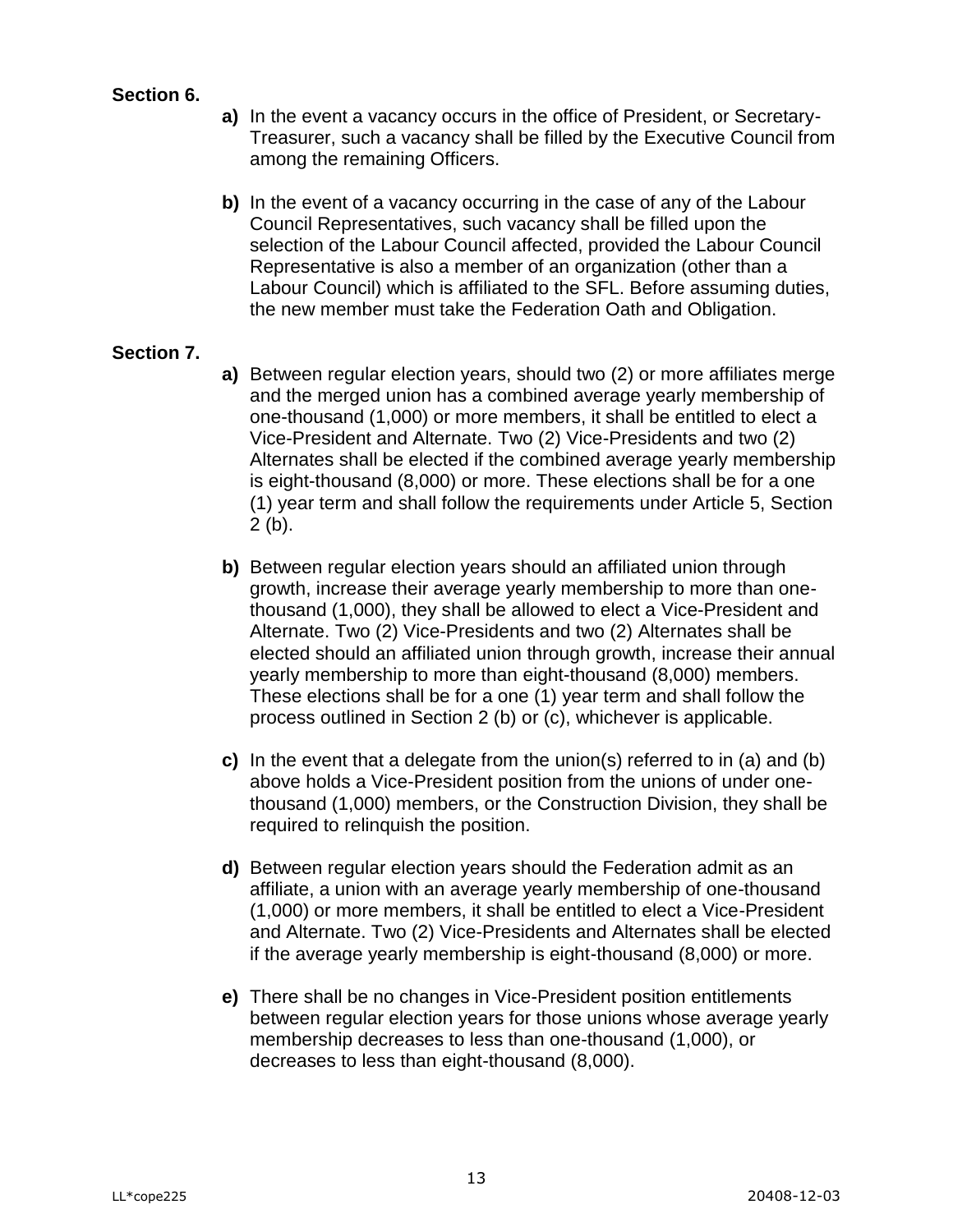# **Article 6 – Duties of the President**

- <span id="page-15-0"></span>**Section 1.** The President shall function as the Chief Executive Officer of the Federation, shall exercise supervision over the affairs of the Federation, sign all official documents and preside at regular and Special Conventions, and at meetings of the Executive Council.
- **Section 2**. The President shall have authority to interpret this Constitution and interpretation shall be conclusive and in full force and effect unless reversed or changed by the Executive Council, or the Convention of the Federation, subject to appeal to the Canadian Labour Congress.

# **Article 7 – Duties of the Secretary-Treasurer**

- <span id="page-15-1"></span>**Section 1.** The Secretary-Treasurer shall be the Chief Financial Officer of the Federation.
- **Section 2**. The Secretary-Treasurer shall be in charge of the financial books, documents, files and effects of the Federation which shall, at all times be subject to inspection of the President and Executive Council.
- **Section 3.** The Secretary-Treasurer shall cause the proceedings of all Conventions and all sessions of the Executive Council to be recorded. Copies of all proceedings shall be forwarded to the affiliated unions and the Canadian Labour Congress.
- **Section 4.** The Secretary-Treasurer shall have prepared a Financial Statement of the Federation for each meeting of the Executive Council. A copy of this Statement shall be forwarded to the Canadian Labour Congress.
- **Section 5.** The Secretary-Treasurer shall have the books of the Federation audited at least once a year by a registered firm of chartered accountants selected by the Executive Council. Such audits shall be furnished to the Executive Council and to the Convention, and a copy shall be forwarded to the Canadian Labour Congress.
- **Section 6.** The Secretary-Treasurer shall have deposited in a chartered bank or Credit Union in the name of the "Saskatchewan Federation of Labour, CLC" all funds belonging to the Federation and invest in such securities as directed by the Executive Council, any surplus funds of the Federation.
- **Section 7.** The Secretary-Treasurer shall be bonded in such amount as may be determined by the Executive Council. The premium therefore shall be paid by the Federation.

#### **Section 8. Signing Authority**

All cheques shall be signed by the Secretary-Treasurer and the President or by either one (1) of the Secretary-Treasurer or the President together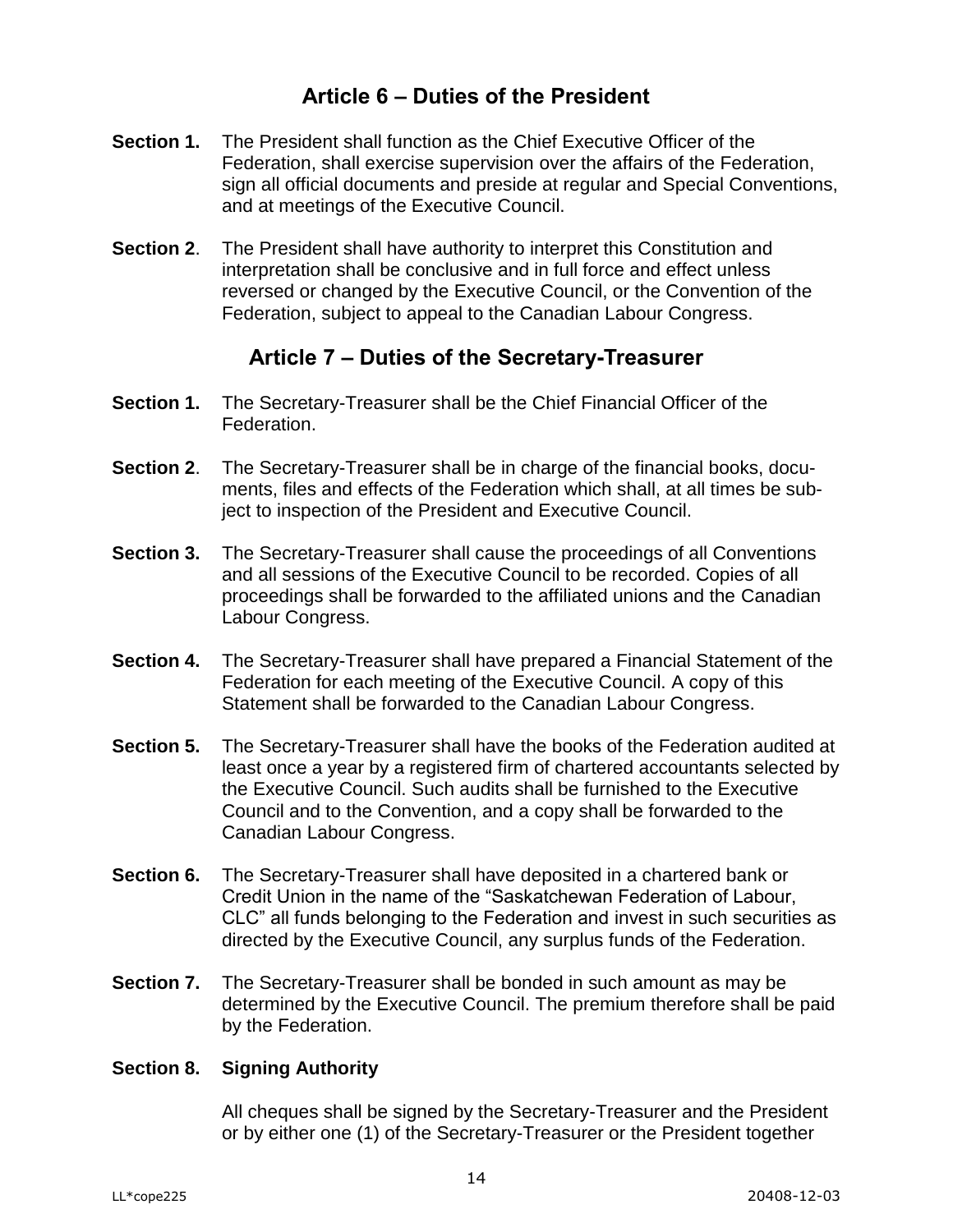with one (1) of two (2) other signing Officers responsible to and designated by the Executive Council.

**Section 1** The Secretary-Treasurer shall perform such other duties as may be assigned to him/her by the President or the Executive Council.

# **Article 8 – Executive Council**

- <span id="page-16-0"></span>**Section 1.** The Executive Council shall consist of the President, the Secretary-Treasurer, the Vice-Presidents, and one (1) Representative from each affiliated Labour Council and one (1) Representative from SURF/CURC chartered by the Canadian Labour Congress.
- **Section 2.** The Executive Council shall be the governing body of this Federation between Conventions. It shall take such action and make such decisions as may be necessary to carry out the instructions of previous Conventions and shall enforce this Constitution. In addition, the Executive Council shall take such action and make such decisions from time to time as may be necessary to further the interests of the Federation.
- **Section 3.** The Executive Council shall have the authority upon two-thirds (2/3) majority vote of the Executive Council, to suspend any affiliated organization. Any affiliated organization suspended by the Executive Council shall have the right to appeal to the Convention.
- **Section 4.** The Executive Council shall meet at least three (3) times each fiscal year.
- **Section 5.** The Executive Council shall present to the Convention, a report of the activities of the Federation between Conventions.
- **Section 6.** A majority of the members of the Executive Council shall constitute a quorum.
- **Section 7.** The Executive Council is authorized to reimburse Officers of the Executive Council and persons authorized to act on behalf of the Federation, for necessary expenses in performing their duties for the Federation.
- **Section 8.** The Executive Council shall have authority to employ or delegate such persons as are necessary to act on behalf and to administer the affairs of the Federation and direct and fix compensation for such persons.
- **Section 9.** The Executive Council shall act as Trustees for any real estate of the Federation. They shall have no right to sell, convey or encumber any real estate without having first submitted the proposition to a Convention and received Convention approval.
- <span id="page-16-1"></span>**Section 10.** In the event of a tie vote in the Executive Council, the President shall cast a deciding ballot.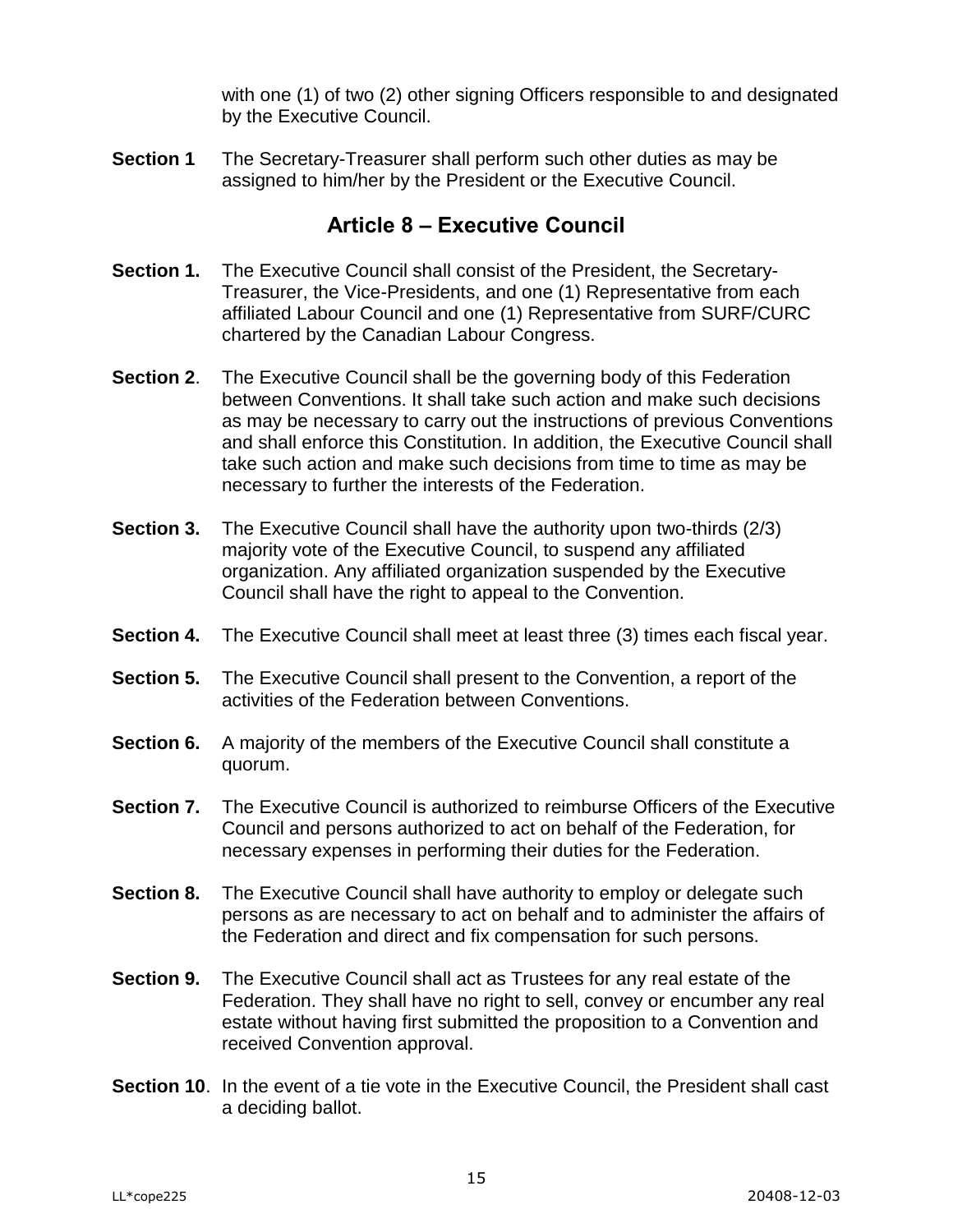# **Article 9 – Revenue**

- **Section 1.** A per capita tax shall be paid upon the full, paid up membership of each affiliated organization.
- **Section 2.** Each affiliated organization shall pay, before the last day of each month, for the preceding month, a per capita tax of one dollar and seven cents (\$1.07) per member, of which one cent (\$0.01) per member per month each year will be allocated toward the costs of the SFL Summer Camp effective January 1, 2019.
- **Section 3.** Each affiliated organization shall pay, before the last day of each month, for the preceding month, a Labour Issues Reserve Fund tax of 10 cents (\$0.10) per member effective January 1, 2019.
- **Section 4.** Per capita tax for members actually on strike or locked-out shall be waived for each affiliated organization when engaged in strike or lockout action for thirty (30) consecutive days or more, until the conclusion of the strike or lockout.
- **Section 5.** Each local Labour Council shall pay twenty-five dollars (\$25.00) per year. The fee shall be payable once each year on or before the 31<sup>st</sup> day of March.
- **Section 6.** The SURF/CURC shall pay twenty-five dollars (\$25.00) per year. The fee shall be payable once each year on or before the 31<sup>st</sup> day of March.

# **Article 10 – Affiliates in Arrears**

<span id="page-17-0"></span>**Section 1.** Any organization which does not pay its per capita tax on or before the time specified, may be notified of that fact by the Secretary-Treasurer of the Federation. Any organization which is three (3) months in arrears in payment of per capita tax shall be automatically suspended from membership in the Federation. An organization thus suspended may be reinstated upon a reinstatement fee of not less than three (3) months payment of arrears in per capita tax and such other penalty as the Executive Council may impose. The organization may appeal to the annual Convention the penalty imposed by the Executive Council.

# **Article 11 – Amendments**

<span id="page-17-1"></span>**Section 1.** Amendments to this Constitution so long as they do not conflict with the Constitution of the Canadian Labour Congress, nor its principles and policies, may be adopted by a two-thirds (2/3) vote of those present in Convention and voting. Any amendment shall only become effective after approval by the Canadian Council of the Canadian Labour Congress.